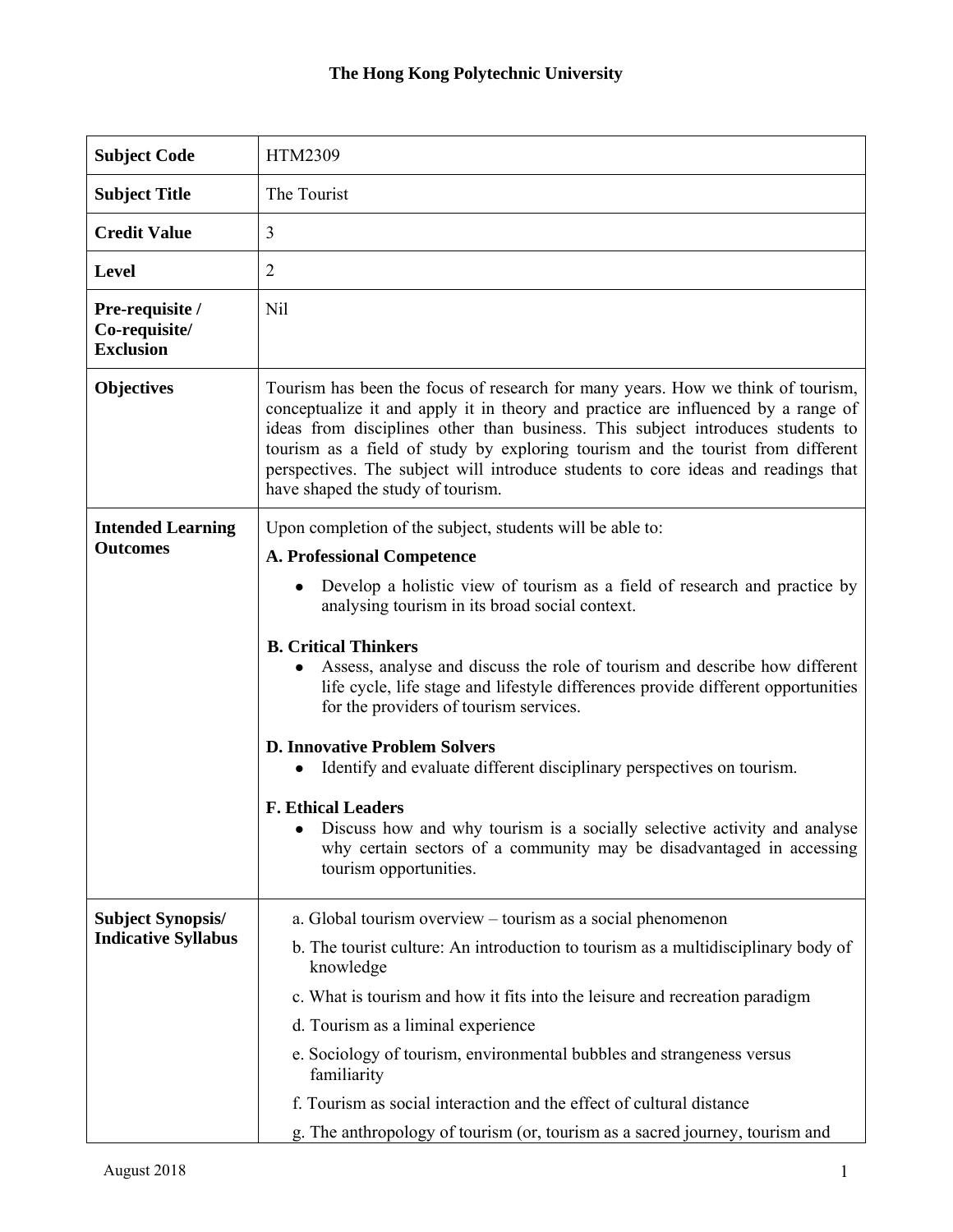|                                                                        | pilgrimage)                                                                                                                                                                                                                                                |                            |              |                                                                                   |            |              |  |
|------------------------------------------------------------------------|------------------------------------------------------------------------------------------------------------------------------------------------------------------------------------------------------------------------------------------------------------|----------------------------|--------------|-----------------------------------------------------------------------------------|------------|--------------|--|
|                                                                        | h. Tourism as a socially selective activity (inclusion, exclusion and non-travel)                                                                                                                                                                          |                            |              |                                                                                   |            |              |  |
|                                                                        | i. Tourism as a politically selective activity                                                                                                                                                                                                             |                            |              |                                                                                   |            |              |  |
|                                                                        | j. Tourism and special populations                                                                                                                                                                                                                         |                            |              |                                                                                   |            |              |  |
|                                                                        | k. Tourism and geography – time and spatial relationships                                                                                                                                                                                                  |                            |              |                                                                                   |            |              |  |
| <b>Teaching/Learning</b><br><b>Methodology</b>                         | The subject is divided into weekly two-hour lectures and one-hour seminars.<br>I. Lectures are designed to provide students with information and guidance.                                                                                                 |                            |              |                                                                                   |            |              |  |
|                                                                        | II. Seminars permit students to explore the various themes discussed in the subject<br>more detail.                                                                                                                                                        |                            |              |                                                                                   |            |              |  |
|                                                                        | III. Lectures and especially seminars will be interactive in nature, with group<br>discussions, role play and various other interactive activities included in both.                                                                                       |                            |              |                                                                                   |            |              |  |
| <b>Assessment</b>                                                      |                                                                                                                                                                                                                                                            |                            |              |                                                                                   |            |              |  |
| <b>Methods</b> in<br><b>Alignment with</b><br><b>Intended Learning</b> | Specific assessment<br>methods/tasks                                                                                                                                                                                                                       | $\frac{0}{0}$<br>weighting |              | Intended subject learning outcomes to be<br>assessed (Please tick as appropriate) |            |              |  |
| <b>Outcomes</b><br>Intended subject                                    |                                                                                                                                                                                                                                                            |                            | $\mathbf{A}$ | B                                                                                 | D          | $\mathbf{F}$ |  |
| learning outcomes to<br>be assessed (Please<br>tick as appropriate)    | i. Tutorial Workshops<br>and Seminars                                                                                                                                                                                                                      | 25%                        | $\sqrt{}$    | $\sqrt{}$                                                                         | $\sqrt{}$  | $\sqrt{}$    |  |
|                                                                        | ii. Research Essay                                                                                                                                                                                                                                         | 35%                        | $\sqrt{ }$   | $\sqrt{ }$                                                                        | $\sqrt{ }$ | $\sqrt{}$    |  |
|                                                                        | iii. Final Examination                                                                                                                                                                                                                                     | 40%                        | $\sqrt{ }$   | $\sqrt{}$                                                                         | $\sqrt{}$  | $\sqrt{}$    |  |
|                                                                        | Total                                                                                                                                                                                                                                                      | 100%                       |              |                                                                                   |            |              |  |
|                                                                        | Tutorials workshops and seminars will be held to generate discussion and to help<br>clarify any queries arising from lectures.<br>Research Essay will be given to students to explain phenomena, concepts, research<br>findings and real cases in tourism. |                            |              |                                                                                   |            |              |  |
| <b>Student Study</b><br><b>Effort Required</b>                         | Class contact:                                                                                                                                                                                                                                             |                            |              |                                                                                   |            |              |  |
|                                                                        | Lecture and seminar<br>٠                                                                                                                                                                                                                                   |                            |              |                                                                                   | 39 Hrs.    |              |  |
|                                                                        | Other student study effort:                                                                                                                                                                                                                                |                            |              |                                                                                   |            |              |  |
|                                                                        | outside class activities<br>٠                                                                                                                                                                                                                              |                            |              |                                                                                   | 84 Hrs.    |              |  |
|                                                                        | Total student study effort                                                                                                                                                                                                                                 |                            |              |                                                                                   |            | 123 Hrs.     |  |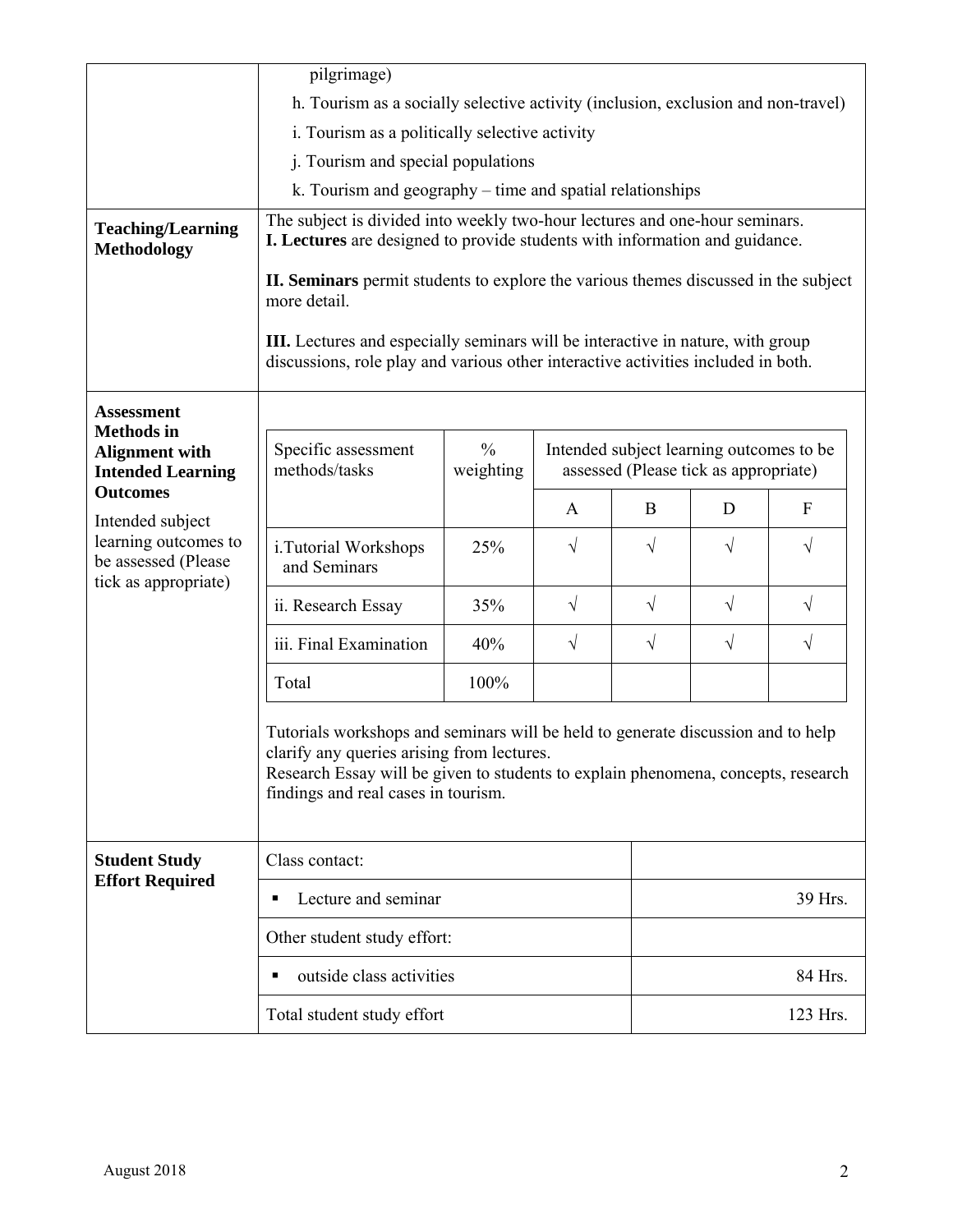| <b>Reading List and</b><br><b>References</b> | <b>Indicative Reading List and References</b>                                                                                                                                                      |
|----------------------------------------------|----------------------------------------------------------------------------------------------------------------------------------------------------------------------------------------------------|
|                                              | Carr, N. (2002). The tourism leisure behavioural continuum. Annals of Tourism<br>Research, 29(4), 972-986.                                                                                         |
|                                              | Cohen, E. (1988). Traditions in the qualitative sociology of tourism. Annals of<br>Tourism Research, 15(1), 29-46.                                                                                 |
|                                              | Cohen, E. (1979). A Phenomenology of Tourist Experiences. Sociology, 13, 170<br>$-201.$                                                                                                            |
|                                              | Cohen, Eric. (1972). Toward a Sociology of International Tourism. Social<br>Research, 39, 164 - 182.                                                                                               |
|                                              | Crompton, J. (1979). Motivations for pleasure vacation. Annals of Tourism<br>Research, 6(4), 408 - 424.                                                                                            |
|                                              | Crotts, J. (2004). The Effect of Cultural Distance on Overseas travel Behaviour.<br>Journal of Travel Research, 43(1) 83-88.                                                                       |
|                                              | Dann, G., & Cohen, E. (1991). Sociology and tourism. Annals of Tourism<br>Research, 18(1), 155-169.                                                                                                |
|                                              | Farrell, B., & Twining-Ward, L. (2004). Reconceptualizing tourism. Annals of<br>Tourism Research, 31, 274-295.                                                                                     |
|                                              | Gordon, B. (1998). Warfare and tourism Paris in World War II. Annals of<br>Tourism Research                                                                                                        |
|                                              | Graburn, N., & Jafari, J. (1991). Introduction: Tourism social science. Annals of<br>Tourism Research, 18, 1-11.                                                                                   |
|                                              | Huang, L., & Tsai, H. T. (2003). The study of senior traveler behavior in<br>Taiwan. Tourism Management, 24(5), 561-574.                                                                           |
|                                              | Jafari, J. (1987). Tourism models: The socio-cultural aspects. Tourism<br>Management, 8, 151-159.                                                                                                  |
|                                              | Kinnaird, V., & Hall, D. (1996). Understanding tourism processes: a gender-<br>aware framework. Tourism Management, 17(2), 95-102.                                                                 |
|                                              | Lazaridis, G., & Wickens, E. (1999). "Us" and the "others": Ethnic minorities in<br>Greece. Annals of Tourism Research, 26(3), 632-655.                                                            |
|                                              | Lea, J. P. (1993). Tourism development ethics in the third world. Annals of<br>Tourism Research, 20(4), 701-715.                                                                                   |
|                                              | McKercher, B. (2009). Non-travel by Hong Kong Residents. International<br>Journal of Tourism Research.                                                                                             |
|                                              | McKercher, B., $\&$ H du Cros (2008). A comparison of international travel<br>between an emerging and a mature source market. Asia Pacific Journal of<br>Tourism Research, $13(3)$ , $265 - 280$ . |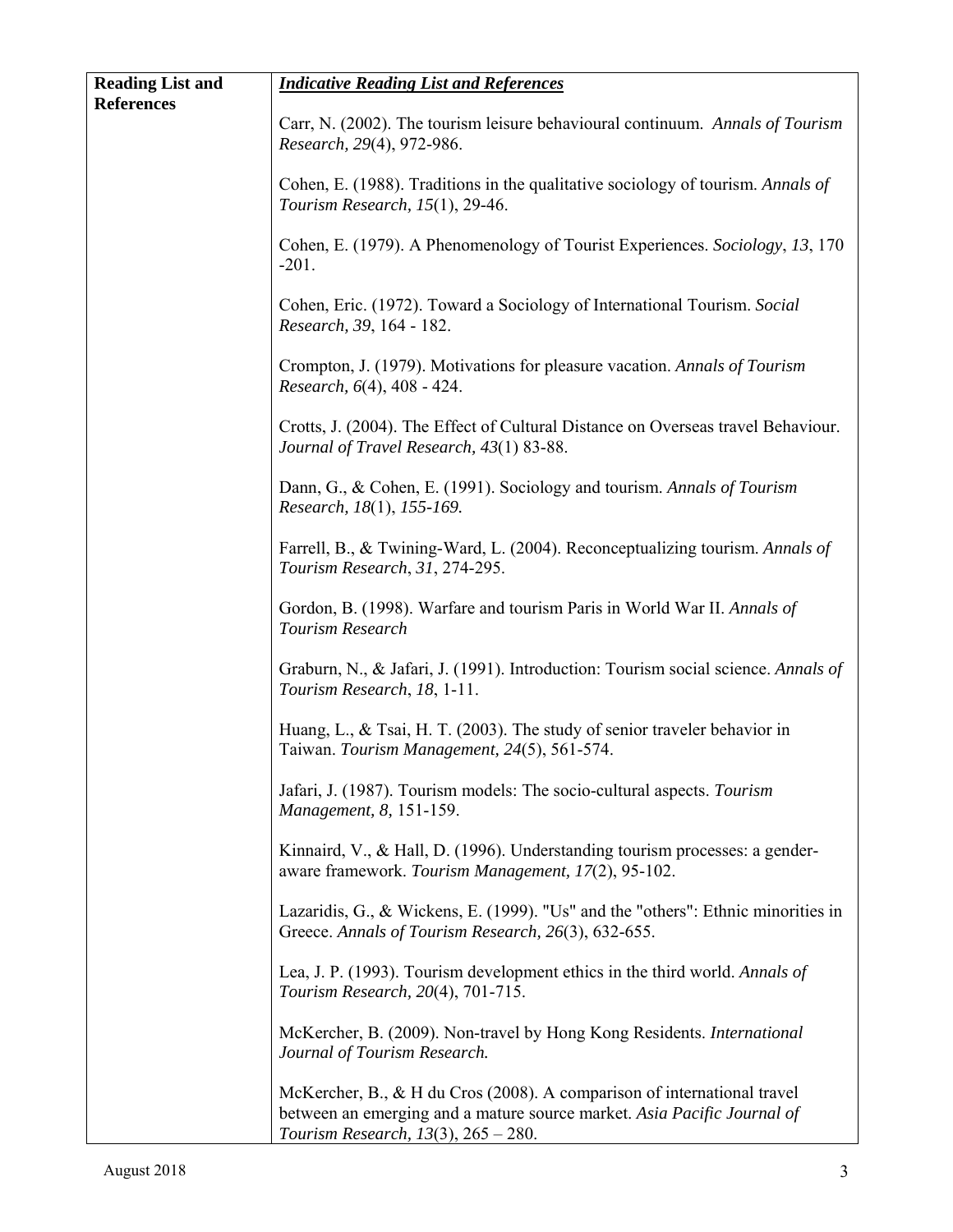| Murphy, P. (1985). Tourism: A community Approach. New York: Methuen:<br>Routledge.                                                                                             |
|--------------------------------------------------------------------------------------------------------------------------------------------------------------------------------|
| Nash, D. (1996). Anthropology of tourism. Kidlington, Oxford; Tarrytown,<br>$N.Y.$ : Pergamonn                                                                                 |
| Neumayer, E. (2009). Unequal access to foreign spaces: how states use visa restric<br>to regulate mobility in a globalized world                                               |
| (http://www.henleyglobal.com/fileadmin/pdfs/media-events/articles/2007-<br>09 Article in Transactions of the British Institute of Geographers.pdf)                             |
| Palmer, C. (1994). Tourism and colonialism : The experience of the Bahamas,<br>Annals of Tourism Research, 21(4), 792-811.                                                     |
| Palmer, C. (1999). Tourism and the symbols of identity. Tourism Management,<br>$20(3)$ , 313-321.                                                                              |
| Pearce, P., & Stringer, P. (1991). Psychology and tourism. Annals of Tourism<br>Research, 18, 136-154.                                                                         |
| Plog, S. (2001). Why Destination Areas Rise and Fall in Popularity: An update<br>of a Cornell Quarterly Classic. Cornell Hotel and Restaurant Quarterly, 42(3),<br>$13 - 24$ . |
| Pretes, M. (2003). Tourism and nationalism Annals of Tourism Research, 30(1),<br>125-142.                                                                                      |
| Pritchard, A., & Morgan, N. (2000). Privileging the male gaze: Gendered<br>tourism landscapes. Annals of Tourism Research, 27(4), 884-905.                                     |
| Pritchard, A., & Morgan, N. (2006). Hotel Babylon? Exploring hotels as liminal<br>sites of transition and transgression. Tourism Management, $27$ , $762 - 772$ .              |
| Ryan, C. (1998). The travel career ladder: An Appraisal. Annals of Tourism<br>Research, 25(4), 936-957.                                                                        |
| Santos, C. (2004). Framing Portugal: Representational dynamics. Annals of<br>Tourism Research, 31, 122-138.                                                                    |
| Shaw, G., & Coles, T. (2004). Disability, holiday making and the tourism<br>industry in the UK: a preliminary survey. Tourism Management, 25(3), 397-403.                      |
| Smith, R. (1987). Leisure of disable tourists: Barriers to participation. Annals of<br>Tourism Research, 14, 376-389.                                                          |
| Steiner, C., & Reisinger, Y. (2006). Understanding existential authenticity.<br>Annals of Tourism Research, 33, 299-318.                                                       |
| Towner J (1985) The grand tour : A key phase in the history of tourism <i>Annals</i><br>of Tourism Research, Volume 12, Issue 3, Pages 297-333                                 |
| Towner, J. (1988). Approaches to tourism history. Annals of Tourism Research,                                                                                                  |